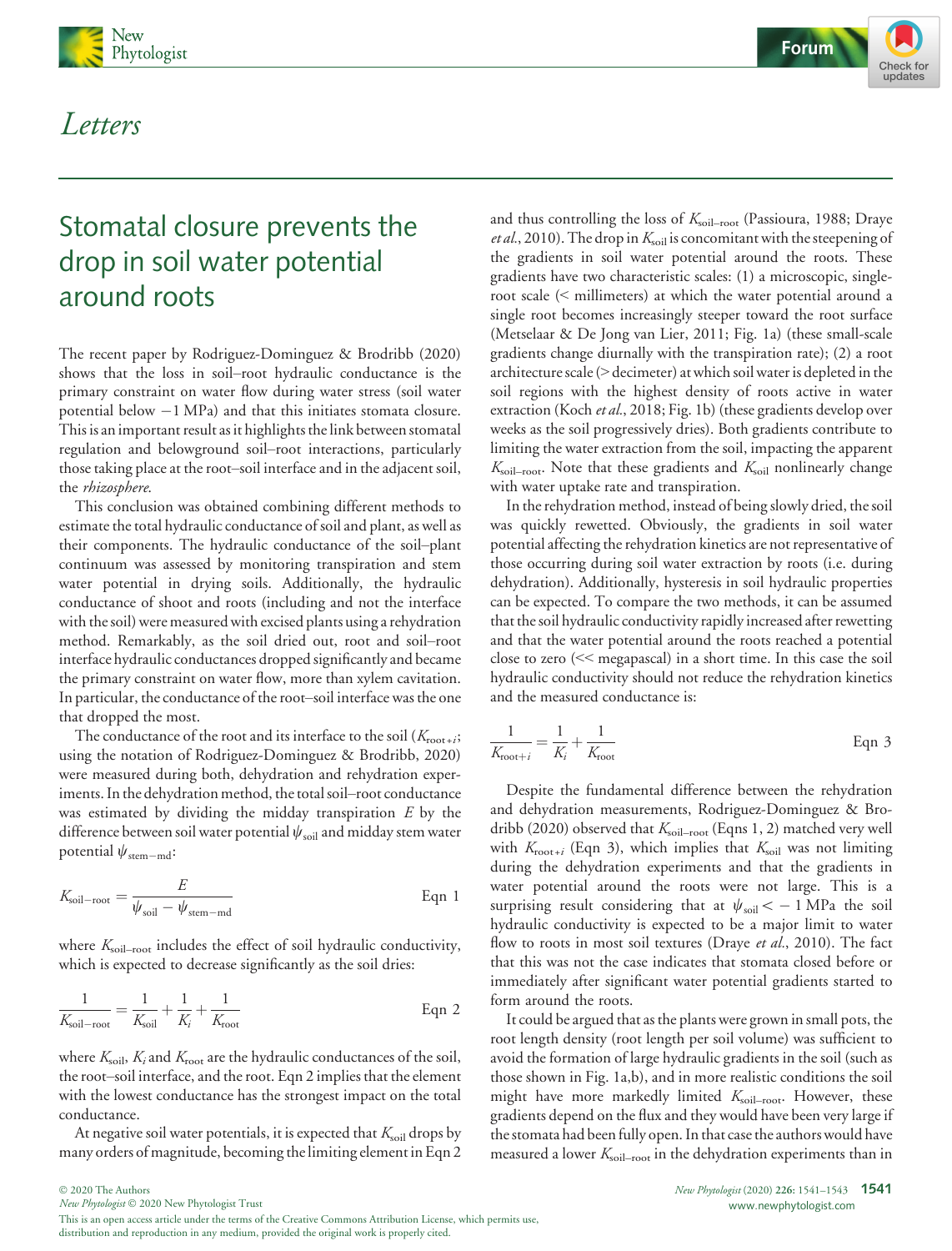

Fig. 1 Processes limiting water flow to roots. (a) Gradients in soil matric potential around a single root taking up water at constant rate from a drying soil. As the soil water potential decreases, large gradients in matric potential develop near the root surface, ultimately limiting water flow to the root surface (lines corresponding to different times) (simulations adapted from Carminati & Vetterlein, 2013). (b) Decrease in water content (red, dry soil; blue, wet soil) in the soil regions with high water extraction from roots (simulations from Koch et al., 2018). (c) Syncrotron X-ray computed tomography of maize roots in a relatively dry loamy soil showing an air-filled gap between the root and the soil matrix (field of view c. 1 mm at a pixel size of  $0.65 \times 0.65 \mu m^2$ ; air is black, soil is light gray and root is dark gray). (d) Neutron radiography of lupin roots in a sandy soil showing that the rhizosphere remained temporarily dry (due to its water repellency) after irrigation. The gray values are proportional to volumetric water contents (wet is dark) (modified from Zarebanadkouki et al., 2018).

the rehydration (i.e.  $K_{\text{solid}} < K_{\text{root}+i}$ ). The fact that this was not the case indicates that stomata closure avoided the drop in soil– plant conductivity, as hypothesized by Sperry & Love (2015). In Rodriguez-Dominguez & Brodribb (2020), however, the loss of hydraulic conductivity was belowground and not in the xylem. This is a remarkable result, showing a close link between stomata regulation and water potential gradients in the soil.

Despite stomatal closure alleviating the loss of soil hydraulic conductance  $K_{\text{soil}}$ , soil drying caused a large drop of hydraulic conductance at the root–soil interface  $K_i$ . The authors explained the drop in  $K_i$  with the loss of contact between soil and root surface. Indeed, gaps between root and soil have been shown and their recovery is not immediate (Carminati et al., 2013). An illustrative example of the loss of contact between roots of maize and the soil matrix is shown in Fig. 1(c). In this case, it would be the loss of contact area between root and soil that limits the hydraulic conductance. Possibly, as roots shrink, the conductivity of their cortex is likely to decrease too (note the air-space in the cortex in Fig. 1c). Disentangling the changes in the conductivity of the cortex

from those of the root–soil interface is challenging. An additional process impacting  $K_i$  is the modification of rhizosphere hydraulic properties due to root activity. For example, mucilage was found to maintain the rhizosphere wet during drying and to delay its rewetting upon irrigation (Carminati & Vetterlein, 2013) (Fig. 1d). Zarebanadkouki et al. (2018) proved that rhizosphere water repellency limits the recovery of  $K_i$  after rewetting. It follows that  $K_i$  is not simply a function of the contact area between root and soil, but it depends on the specific hydraulic properties of the volume of soil surrounding the roots, the rhizosphere. To what extent gaps (Fig. 1c), mucilage (Fig. 1d) and alteration of pore structure in the rhizosphere impact  $K_i$  remains an open question. Most likely, root hairs play a role in this process. Carminati et al. (2017) showed that root hairs enable plants to sustain high transpiration rates in dry soils. However, root hairs might also break-up due to tensile forces during severe drying. An additional potential source of high resistance to flow is the build-up of solutes at the root–soil interface driven by water flow toward the root surface (Stirzaker & Passioura, 1996). Solutes accumulate at the